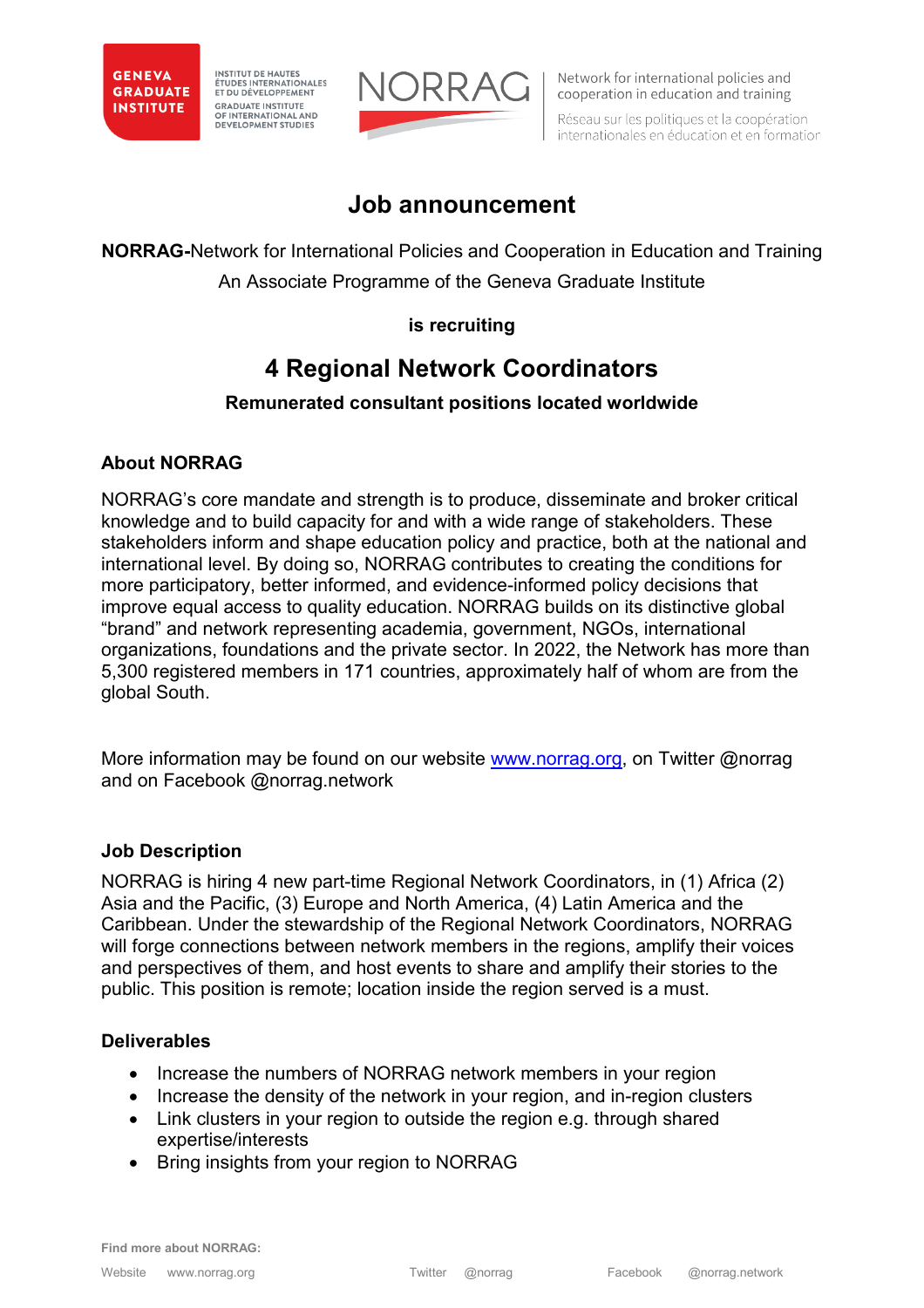#### **NORRAG's approach to Social Systems Mapping**

Training will be provided on using NORRAG Social Systems Map and how to support NORRAG network members on enhancing their networks. Further information on our approach can be found here:

[What IS Social System Mapping](https://youtu.be/H7UJhn6bENQ) (video) and a [much more condensed text version](https://greaterthanthesum.com/what-is-social-system-mapping/)

Example maps to explore:

- [Transformation Systems Mapping & Analysis Working Group](https://embed.kumu.io/67d5418d3b2a57f3fb5cb5c3c7f8fee3)
- [Human Systems Dynamics Practitioners Network](https://embed.kumu.io/a2d1d78a3251f86b9cbc8d0050128913)

#### **Desired qualifications**

- Preference will be given to applicants with a doctoral degree or Master's degree in Comparative and International Education, Development Studies, or other relevant disciplines
- Strong track record in education and development
- Experience of network coordination and facilitating network building and community development
- Experience of Monitoring, Evaluation and Learning, using Theories of Change and Results Frameworks
- Excellent writing skills in the main language(s) of the region (native level); excellent command of English
- Strong IT skills in MS office and reliable access to a good high speed internet connection
- Flexible and great team player

#### **Application**

Application deadline: 20 June 2022 00:00 CEST

Interested candidates should send their application, detailing what experience they have in achieving the **deliverables** outlined above to NORRAG [\(norrag@graduateinstitute.ch\).](mailto:norrag@graduateinstitute.ch) Candidates' applications should demonstrate that they have consulted the **Social System Mapping** information provided. Please also provide a **cost estimate** for around 50% full time equivalent over 6 months June-Dec 2022; payment on deliverables.